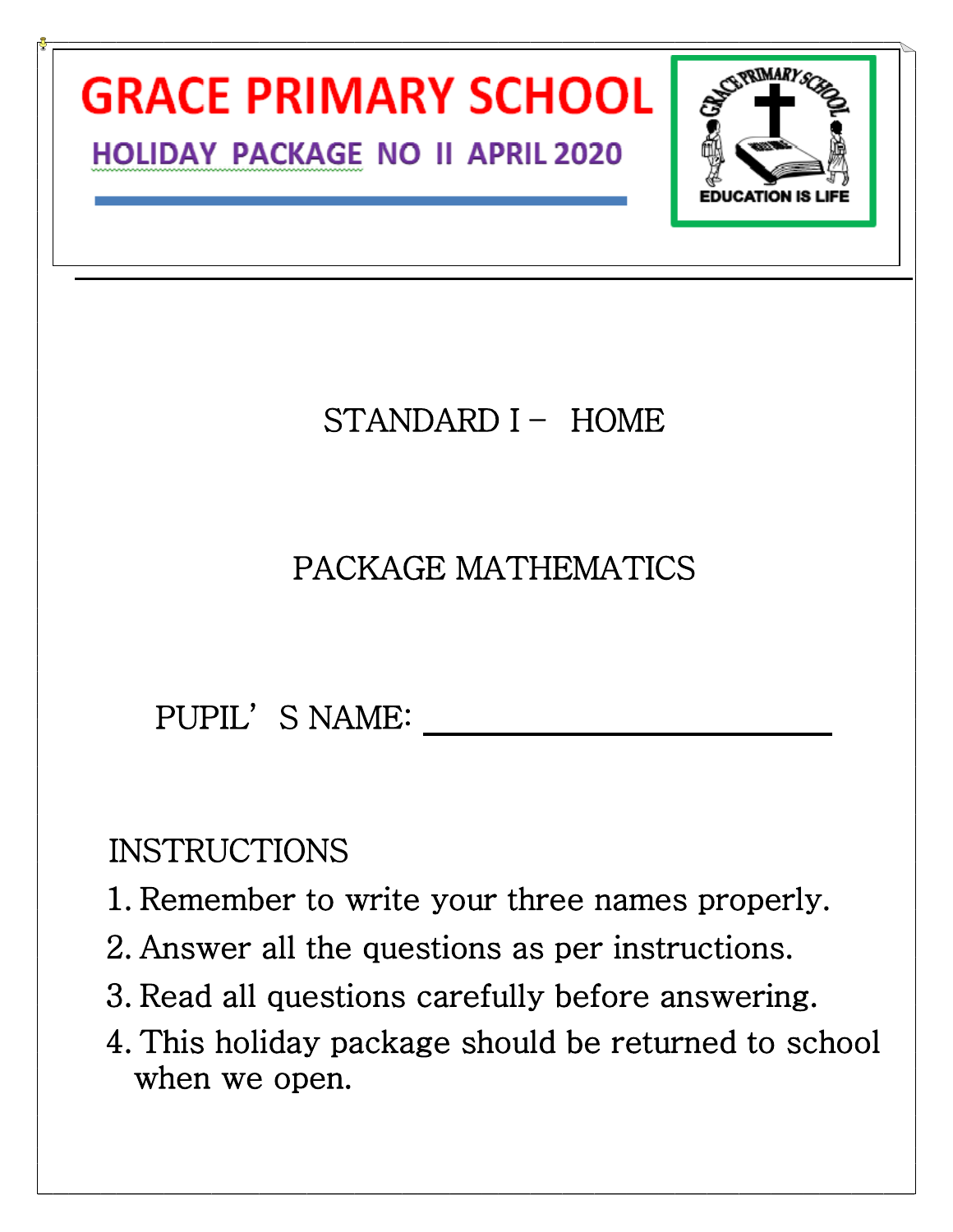| Write the missing numbers. |                                                                                                                                                                                                                                                                                                                                                                                                                                   |                         |  | <b>20.</b> 32, 48, 33, 47   |  |  |
|----------------------------|-----------------------------------------------------------------------------------------------------------------------------------------------------------------------------------------------------------------------------------------------------------------------------------------------------------------------------------------------------------------------------------------------------------------------------------|-------------------------|--|-----------------------------|--|--|
| 1.                         | $\frac{1}{\sqrt{1-\frac{1}{2}}}\frac{3}{\sqrt{1-\frac{1}{2}}}\frac{3}{\sqrt{1-\frac{1}{2}}}\frac{3}{\sqrt{1-\frac{1}{2}}}\frac{3}{\sqrt{1-\frac{1}{2}}}\frac{3}{\sqrt{1-\frac{1}{2}}}\frac{3}{\sqrt{1-\frac{1}{2}}}\frac{3}{\sqrt{1-\frac{1}{2}}}\frac{3}{\sqrt{1-\frac{1}{2}}}\frac{3}{\sqrt{1-\frac{1}{2}}}\frac{3}{\sqrt{1-\frac{1}{2}}}\frac{3}{\sqrt{1-\frac{1}{2}}}\frac{3}{\sqrt{1-\frac{1}{2}}}\frac{3}{\sqrt{1-\frac{$   |                         |  |                             |  |  |
| 2.                         | $6,$ $\frac{\ }{\ }$ , $\frac{\ }{\ }$ , $\frac{\ }{\ }$ , 9                                                                                                                                                                                                                                                                                                                                                                      | 21.                     |  | 0, 6, 1, 4, 2               |  |  |
| 3.                         | $\frac{13}{13}$ , 14, $\frac{14}{13}$                                                                                                                                                                                                                                                                                                                                                                                             |                         |  |                             |  |  |
| 4.                         |                                                                                                                                                                                                                                                                                                                                                                                                                                   | 22.                     |  | 17, 19, 16, 12              |  |  |
| 5.                         | $\frac{1}{2}$ , 1, 2, 3                                                                                                                                                                                                                                                                                                                                                                                                           | 23.                     |  | 42, 46, 44, 49              |  |  |
| 6.                         | $10, \underline{\hspace{1cm}}$ $\phantom{10}$ $\phantom{10}$ $\phantom{10}$ $\phantom{10}$ $\phantom{10}$ $\phantom{10}$ $\phantom{10}$ $\phantom{10}$ $\phantom{10}$ $\phantom{10}$ $\phantom{10}$ $\phantom{10}$ $\phantom{10}$ $\phantom{10}$ $\phantom{10}$ $\phantom{10}$ $\phantom{10}$ $\phantom{10}$ $\phantom{10}$ $\phantom{10}$ $\phantom{1$                                                                           |                         |  |                             |  |  |
| 7.                         | _________. 20, 21, ________                                                                                                                                                                                                                                                                                                                                                                                                       | 24.                     |  | 21, 26, 22, 25              |  |  |
| 8.                         |                                                                                                                                                                                                                                                                                                                                                                                                                                   | 25.                     |  | 36, 41, 38, 42              |  |  |
| 9.                         | $\frac{1}{2}$ , $\frac{1}{2}$ , 50, 51                                                                                                                                                                                                                                                                                                                                                                                            |                         |  |                             |  |  |
| 10.                        | <u>_______</u> , 16, _______, 14                                                                                                                                                                                                                                                                                                                                                                                                  | <b>26.</b> 16, 4, 8, 11 |  |                             |  |  |
| 11.                        | $\frac{1}{\sqrt{1-\frac{1}{\sqrt{1-\frac{1}{\sqrt{1-\frac{1}{\sqrt{1-\frac{1}{\sqrt{1-\frac{1}{\sqrt{1-\frac{1}{\sqrt{1-\frac{1}{\sqrt{1-\frac{1}{\sqrt{1-\frac{1}{\sqrt{1-\frac{1}{\sqrt{1-\frac{1}{\sqrt{1-\frac{1}{\sqrt{1-\frac{1}{\sqrt{1-\frac{1}{\sqrt{1-\frac{1}{\sqrt{1-\frac{1}{\sqrt{1-\frac{1}{\sqrt{1-\frac{1}{\sqrt{1-\frac{1}{\sqrt{1-\frac{1}{\sqrt{1-\frac{1}{\sqrt{1-\frac{1}{\sqrt{1-\frac{1}{\sqrt{1-\frac{1$ | 27.                     |  | 7, 12, 16, 13               |  |  |
| 12.                        | $\angle$ = 60nes 4Tens                                                                                                                                                                                                                                                                                                                                                                                                            |                         |  |                             |  |  |
|                            |                                                                                                                                                                                                                                                                                                                                                                                                                                   | 28.                     |  | 21, 32, 26, 22              |  |  |
|                            | 14. 9Tens 7Ones = ________                                                                                                                                                                                                                                                                                                                                                                                                        |                         |  | Write the following numbers |  |  |
| 15.                        |                                                                                                                                                                                                                                                                                                                                                                                                                                   |                         |  | descending orders.          |  |  |
|                            | <b>16.</b> 30nes 4Tens = $\frac{1}{2}$                                                                                                                                                                                                                                                                                                                                                                                            |                         |  | 29. 49, 52, 32, 40          |  |  |
|                            | 17. 20nes 4Tens = $\frac{20}{2}$                                                                                                                                                                                                                                                                                                                                                                                                  |                         |  | 30. 9, 8, 11, 3, 1          |  |  |
|                            |                                                                                                                                                                                                                                                                                                                                                                                                                                   |                         |  |                             |  |  |
| Write in ascending orders. |                                                                                                                                                                                                                                                                                                                                                                                                                                   |                         |  |                             |  |  |
|                            | 19. $4, 9, 6, 3$                                                                                                                                                                                                                                                                                                                                                                                                                  |                         |  | <b>31.</b> 40, 38, 45, 31   |  |  |

|                                                      | 20. 32, 48, 33, 47       |  |  |  |
|------------------------------------------------------|--------------------------|--|--|--|
|                                                      | <b>21.</b> 0, 6, 1, 4, 2 |  |  |  |
|                                                      | 22. 17, 19, 16, 12       |  |  |  |
|                                                      | 23. 42, 46, 44, 49       |  |  |  |
|                                                      | 24. 21, 26, 22, 25       |  |  |  |
|                                                      | 25. 36, 41, 38, 42       |  |  |  |
| 26.                                                  | 16, 4, 8, 11             |  |  |  |
|                                                      | 27. 7, 12, 16, 13        |  |  |  |
|                                                      | 28. 21, 32, 26, 22       |  |  |  |
| Write the following numbers in<br>descending orders. |                          |  |  |  |
|                                                      | 29. 49, 52, 32, 40       |  |  |  |
|                                                      | 30. 9, 8, 11, 3, 12      |  |  |  |
|                                                      | 31. 40, 38, 45, 31       |  |  |  |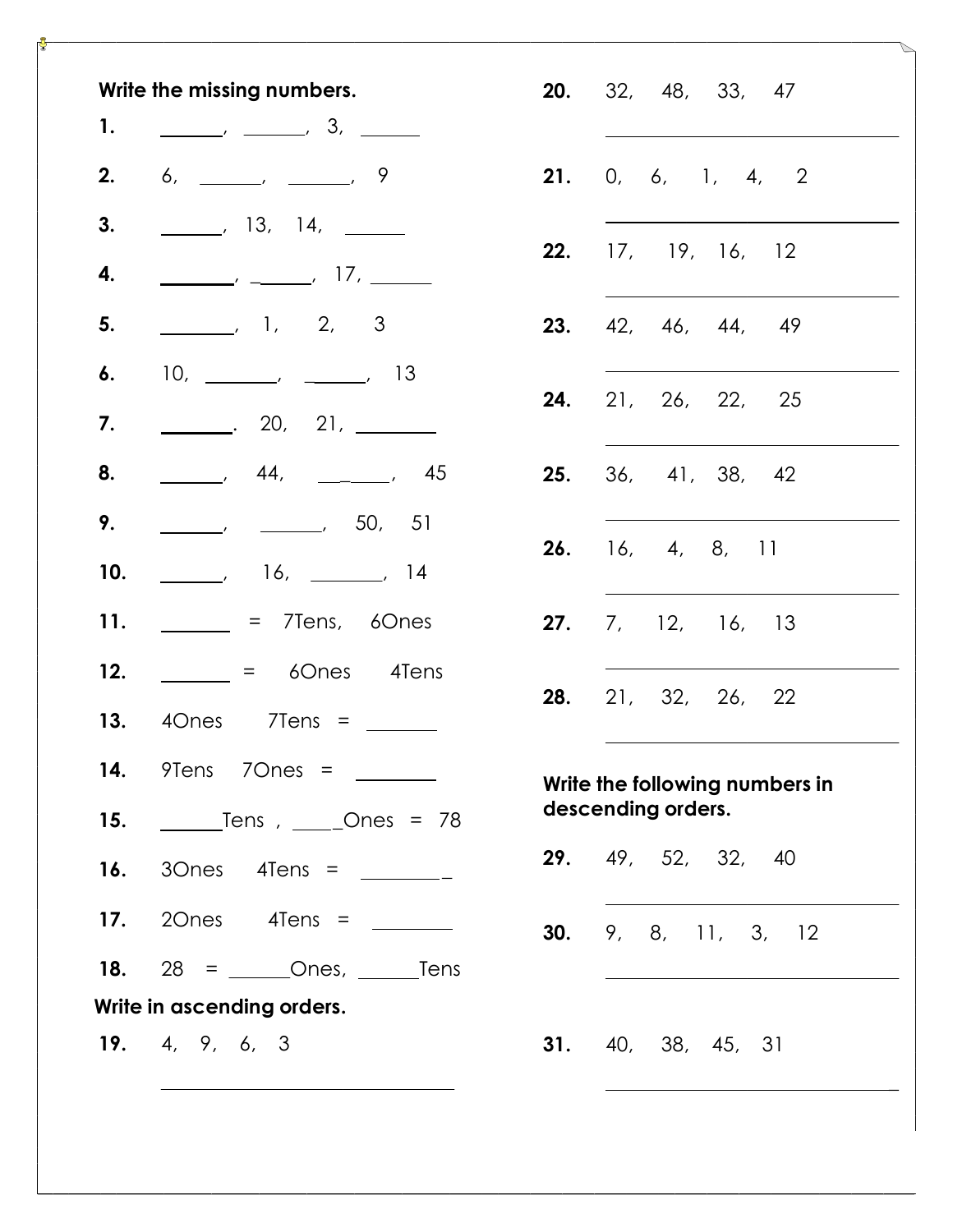| <b>32.</b> 34, 42, 30, 25<br><b>48.</b> $50 =$             |                |
|------------------------------------------------------------|----------------|
| <b>49.</b> $39 =$                                          |                |
| 33.<br>0, 8, 6, 7, 11                                      |                |
| $50.8 =$<br>Add the following numbers.                     |                |
| <b>34.</b> 14, 25, 32, 8<br>51. $3 + 0 =$                  |                |
| <b>52.</b> $4 + 12 =$<br><b>35.</b> 50, 55, 42, 57         |                |
| 53. $3 + 32 =$                                             |                |
| <b>36.</b> 11, 2, 16, 19<br><b>54.</b> $6 + 13 =$          |                |
| <b>55.</b> $32 + 43 =$<br>3, 5, 0, 9, 1<br>37.             |                |
| 56. $37 + 10 =$                                            |                |
| 49, 18, 20, 50<br>38.<br>57.                               | $21 + 51 =$    |
| <b>58.</b> 1 + 32 = $\frac{ }{ }$<br>41, 31, 54, 21<br>39. |                |
| 59.                                                        | $24 + 31 =$    |
| 20, 40, 30, 51<br>40.<br>60. $14 + 3 + 0 =$                |                |
| $\mathfrak{Z}$<br>61.<br>Write in words.                   |                |
| $\overline{4}$<br>3<br>$+$                                 |                |
|                                                            |                |
| 14<br>62.<br><b>43.</b> 14 = $\frac{1}{\sqrt{11}}$         | $\mathbf{1}$   |
|                                                            | $+ 4$          |
| 45. $13 = \_$<br>63.                                       | $\overline{4}$ |
| <b>46.</b> $18 = \_$                                       | 1 <sup>2</sup> |
|                                                            | $+$ 1          |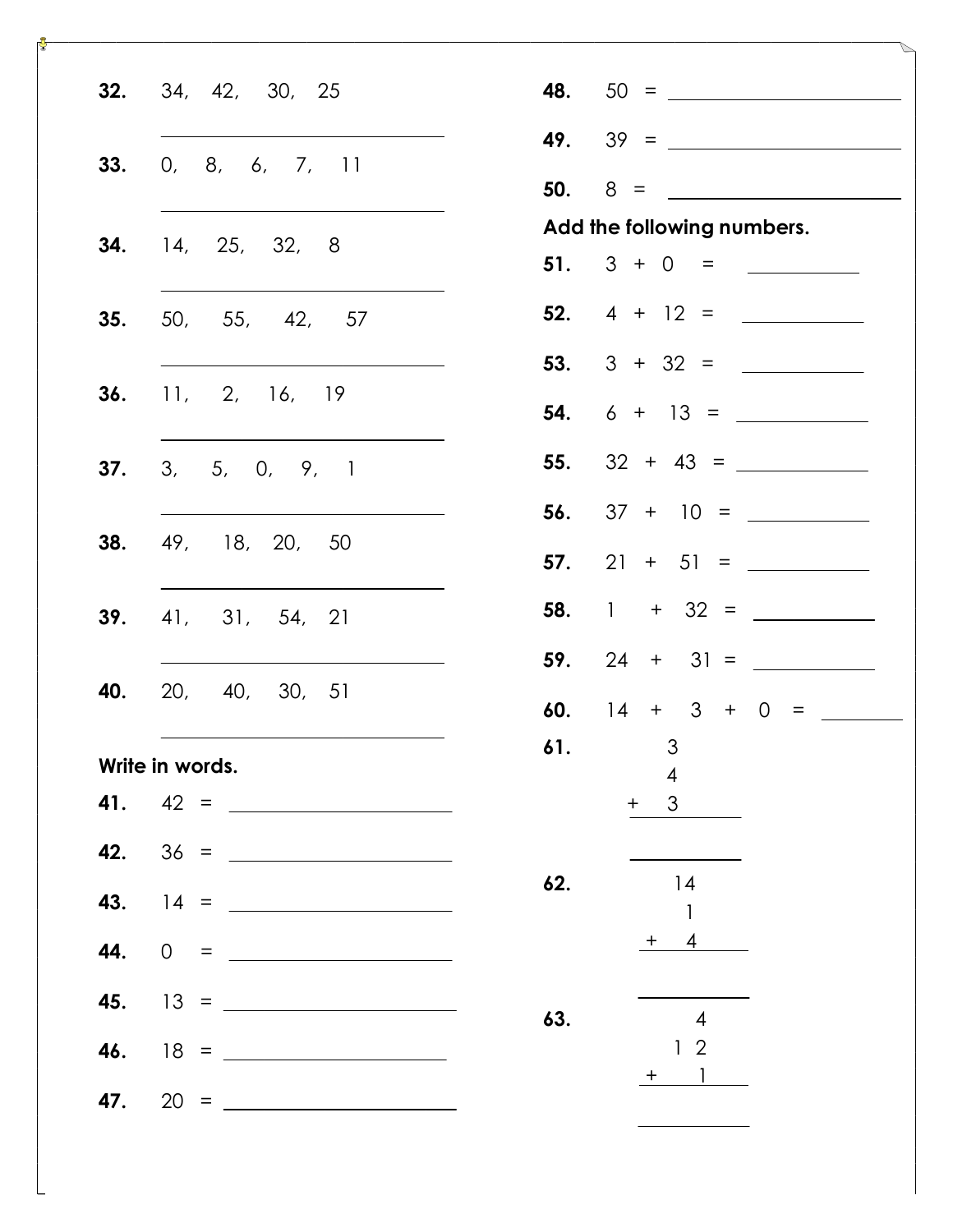| 64. | 12<br>13<br>$+$ 14                                        | 78. | 60<br>$-20$                                                                                                                                                                                                                                                                                                                                                                                                 |
|-----|-----------------------------------------------------------|-----|-------------------------------------------------------------------------------------------------------------------------------------------------------------------------------------------------------------------------------------------------------------------------------------------------------------------------------------------------------------------------------------------------------------|
| 65. | 4 1<br>$\overline{0}$                                     | 79. | 27<br>$-7$                                                                                                                                                                                                                                                                                                                                                                                                  |
|     | $+20$                                                     | 80. | the control of the control of the control of<br>21<br>$-11$                                                                                                                                                                                                                                                                                                                                                 |
|     | Take away the following numbers.                          |     |                                                                                                                                                                                                                                                                                                                                                                                                             |
|     |                                                           |     | Write the following words in figures.                                                                                                                                                                                                                                                                                                                                                                       |
|     |                                                           | 81. | Thirteen = $\frac{1}{\sqrt{1-\frac{1}{2}}\sqrt{1-\frac{1}{2}}\sqrt{1-\frac{1}{2}}\sqrt{1-\frac{1}{2}}\sqrt{1-\frac{1}{2}}\sqrt{1-\frac{1}{2}}\sqrt{1-\frac{1}{2}}\sqrt{1-\frac{1}{2}}\sqrt{1-\frac{1}{2}}\sqrt{1-\frac{1}{2}}\sqrt{1-\frac{1}{2}}\sqrt{1-\frac{1}{2}}\sqrt{1-\frac{1}{2}}\sqrt{1-\frac{1}{2}}\sqrt{1-\frac{1}{2}}\sqrt{1-\frac{1}{2}}\sqrt{1-\frac{1}{2}}\sqrt{1-\frac{1}{2}}\sqrt{1-\frac$ |
|     |                                                           | 82. |                                                                                                                                                                                                                                                                                                                                                                                                             |
|     | 69. $6 - 4 =$                                             | 83. | Forty one = $\frac{1}{2}$                                                                                                                                                                                                                                                                                                                                                                                   |
|     |                                                           | 84. |                                                                                                                                                                                                                                                                                                                                                                                                             |
|     | 71. 11 - 9 = $\frac{1}{\sqrt{11}}$                        | 85. | Fourteen = $\frac{1}{2}$                                                                                                                                                                                                                                                                                                                                                                                    |
| 72. | $10 - 10 =$                                               | 86. | Fifteen $=$<br><u>and a strong strong part of the strong strong part of the strong strong strong strong strong strong strong strong strong strong strong strong strong strong strong strong strong strong strong strong strong strong strong st</u>                                                                                                                                                         |
|     |                                                           |     | <b>87.</b> Eighty eight = $\frac{1}{2}$                                                                                                                                                                                                                                                                                                                                                                     |
|     |                                                           |     | <b>88.</b> Ninety four = ___________                                                                                                                                                                                                                                                                                                                                                                        |
|     | <b>75.</b> $17 - 16 =$                                    |     | <b>89.</b> Sixty five = $\frac{1}{2}$                                                                                                                                                                                                                                                                                                                                                                       |
| 76. | 2 1<br>$-10$                                              |     | <b>90.</b> Seventy seven $=$<br><b>Count and Write</b>                                                                                                                                                                                                                                                                                                                                                      |
| 77. | <u> 1989 - Johann Barbara, martin basa</u><br>35<br>$-12$ |     | 91. Tens Ones                                                                                                                                                                                                                                                                                                                                                                                               |

## **Write the following words in figures.**

|     | 81. Thirteen $=$<br>and the company of the company                                                                                                                                                                                                                                                                                                                                                      |
|-----|---------------------------------------------------------------------------------------------------------------------------------------------------------------------------------------------------------------------------------------------------------------------------------------------------------------------------------------------------------------------------------------------------------|
|     | $82.$ Three =<br><u> 1990 - Andrea Station, amerikansk politik (</u>                                                                                                                                                                                                                                                                                                                                    |
|     | <b>83.</b> Forty one = $\frac{1}{2}$                                                                                                                                                                                                                                                                                                                                                                    |
| 84. | Thirty three = $\frac{1}{\sqrt{1-\frac{1}{2}}\sqrt{1-\frac{1}{2}}\sqrt{1-\frac{1}{2}}\sqrt{1-\frac{1}{2}}\sqrt{1-\frac{1}{2}}\sqrt{1-\frac{1}{2}}\sqrt{1-\frac{1}{2}}\sqrt{1-\frac{1}{2}}\sqrt{1-\frac{1}{2}}\sqrt{1-\frac{1}{2}}\sqrt{1-\frac{1}{2}}\sqrt{1-\frac{1}{2}}\sqrt{1-\frac{1}{2}}\sqrt{1-\frac{1}{2}}\sqrt{1-\frac{1}{2}}\sqrt{1-\frac{1}{2}}\sqrt{1-\frac{1}{2}}\sqrt{1-\frac{1}{2}}\sqrt$ |
|     | <b>85.</b> Fourteen = _____________                                                                                                                                                                                                                                                                                                                                                                     |
|     | <b>86.</b> Fifteen = ________                                                                                                                                                                                                                                                                                                                                                                           |
|     | <b>87.</b> Eighty eight = $\frac{1}{2}$                                                                                                                                                                                                                                                                                                                                                                 |
|     | <b>88.</b> Ninety four = $\frac{1}{2}$                                                                                                                                                                                                                                                                                                                                                                  |
|     |                                                                                                                                                                                                                                                                                                                                                                                                         |
|     | <b>90.</b> Seventy seven = $\frac{1}{\sqrt{1-\frac{1}{2}}}\sqrt{1-\frac{1}{2}}$<br><b>Count and Write</b>                                                                                                                                                                                                                                                                                               |
|     | <b>91.</b> Tens Ones                                                                                                                                                                                                                                                                                                                                                                                    |